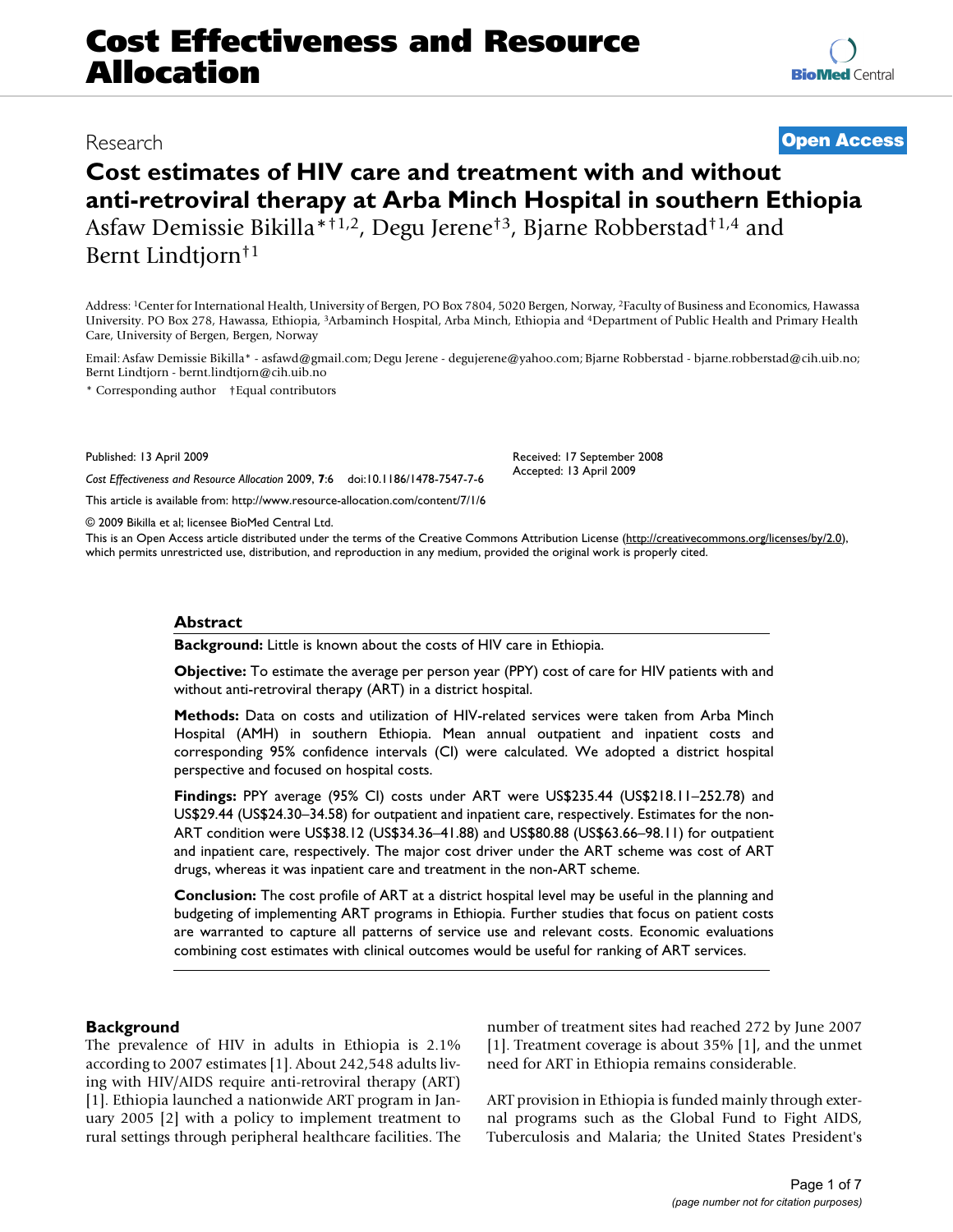Emergency Plan For AIDS Relief; and other donor agencies. External funding may not continue at its current level as HIV becomes less of an emergency and more of a chronic problem [3]. Ethiopia may therefore have to assume the major share of the cost of care and treatment in the future. This may involve policies and strategies that ensure the cost-effectiveness and sustainability of the intervention. A costing study of ART provision in Ethiopia may offer useful insights into the functioning of such treatment, and provide a premise for policy analysis and debates. Specifically, cost analysis may create a ground for economic evaluations through identification of inputs and their valuations. It also provides an overview of the cost profile of different components of an intervention, and the total amount of resources needed to sustain or expand a project [4].

Several region- and country-specific cost estimates of HIVrelated services have been reported, though cost estimates from Africa are meagre. Bertozzi *et al* [5] reported a per person year (PPY) cost of US\$538 for ART-based care in low-income countries based on data from sub-Saharan African countries. A study from South Africa [6] stated that the cost of ART decreased compared with a non-ART condition; it also reported an average PPY cost ranging from US\$950 to US\$3,520 for a non-ART condition, and US\$793 to US\$964 under ART. Another study from South Africa indicated an average PPY cost of US\$580–956 for the non-ART condition, and US\$700–2192 under the ART scheme [7]. A recent report from Haiti suggested that ART costs approximately US\$1000 PPY, of which 36% goes to anti-retroviral (ARV) drugs [8].

In Ethiopia, cost analysis of HIV-related care and treatment will have direct relevance to the implementation of ART in rural settings because of the dearth of information on ART cost. Our study aimed to estimate the average PPY cost of care of HIV patients with and without ART in a district hospital.

### **Method**

#### *Study setting*

Our study was done at Arba Minch Hospital (AMH) in the Southern Nation Nationalities and Peoples Region (SNNPR) in Ethiopia. We received from the SNNPR Health Bureau ethical clearance and permission to access documents and patient records.

AMH has 158 beds and serves 1.5 million people. The hospital started HIV-related interventions in the early 1990s [9]. The HIV Unit in AMH was upgraded in January 2002; and it started to offer ART in August 2003. The Ethiopian government launched a nationwide program with free provision of ART in October 2005, and AMH became part of this scheme.

Patient selection and the ART regimen at AMH followed national recommendations and those set by the World Health Organaization (WHO) [10-12]. AMH provided treatment on an outpatient basis (though AIDS patients with severe clinical manifestations could be admitted). First-line drugs for adults included (Stavudine<sub>40 mg or 30 mg</sub>-Lamivudine<sub>150 mg</sub>-Neverapine<sub>200</sub> mg,), (Zudovudine<sub>300</sub>  $_{\rm mg}$ -Lamivudine $_{150~{\rm mg}}$ -Neverapine $_{200~{\rm mg}}$ ), (Stavudine $_{40~{\rm mg}~{\rm or}}$ <sub>30 mg</sub>-Lamivudine<sub>150 mg</sub>-Efavirenz<sub>600 mg</sub>) and (Zudovudine<sub>300 mg</sub>-Lamivudine<sub>150 mg</sub>-Efavirenz<sub>600 mg</sub>) [11]. Patients were staged according to clinical manifestation, presence of AIDS-defining illnesses, and basic laboratory tests. Complete blood cell (CBC) count and clinical chemistry have been standard laboratory tests for HIV patients at AMH since January 2003. CD4 count was introduced in September 2005, but there was no viral load analyzer. The HIV Clinic had one physician, one nurse, one data clerk and two community healthworkers. The data clerk maintained the Clinic database; the community healthworkers monitored patients and made regular home visits. AMH maintained a database of HIV patients who received care and treatment.

#### *Data collection*

#### *Cost data*

Costing was done from the perspective of AMH, and included outpatient and inpatient costs using an ingredient approach. Costs were estimated for direct capital and recurrent inputs for final HIV-related services; shares from overhead cost centres of the hospital (see below) were also included.

Final services in relation to HIV care at AMH included outpatient consultations at the HIV Clinic, laboratory tests, imaging, drug provision, and inpatient services. Costs incurred in providing these services were direct costs. Costs of other work units of the hospital that facilitated provision of final services comprised the overhead costs of final services. Major overhead cost centres were administration, maintenance, storage, medical records, pharmacy, transport, domestic services (i.e., cleaning, security), laundry, clothing, food and utilities. The Ethiopian fiscal year starting 8 July 2004 and ending 7 July 2005 was used as the base year, and cost data were collected retrospectively.

We identified the resource items used in HIV care, including direct and overhead capital and recurrent inputs for the base year. We obtained the 2004/5 price of drugs and medical supplies from the Pharmaceuticals and Medical Supplies Import and Wholesale Share Company (PHAR-MID) and the SNNPR Health Bureau. We used 2005/6 prices if 2004/5 prices were not available. We retrieved personnel cost and unit costs of each of the non-medical supplies recurrent inputs from the financial records of the accounts section of AMH. For capital inputs, we took the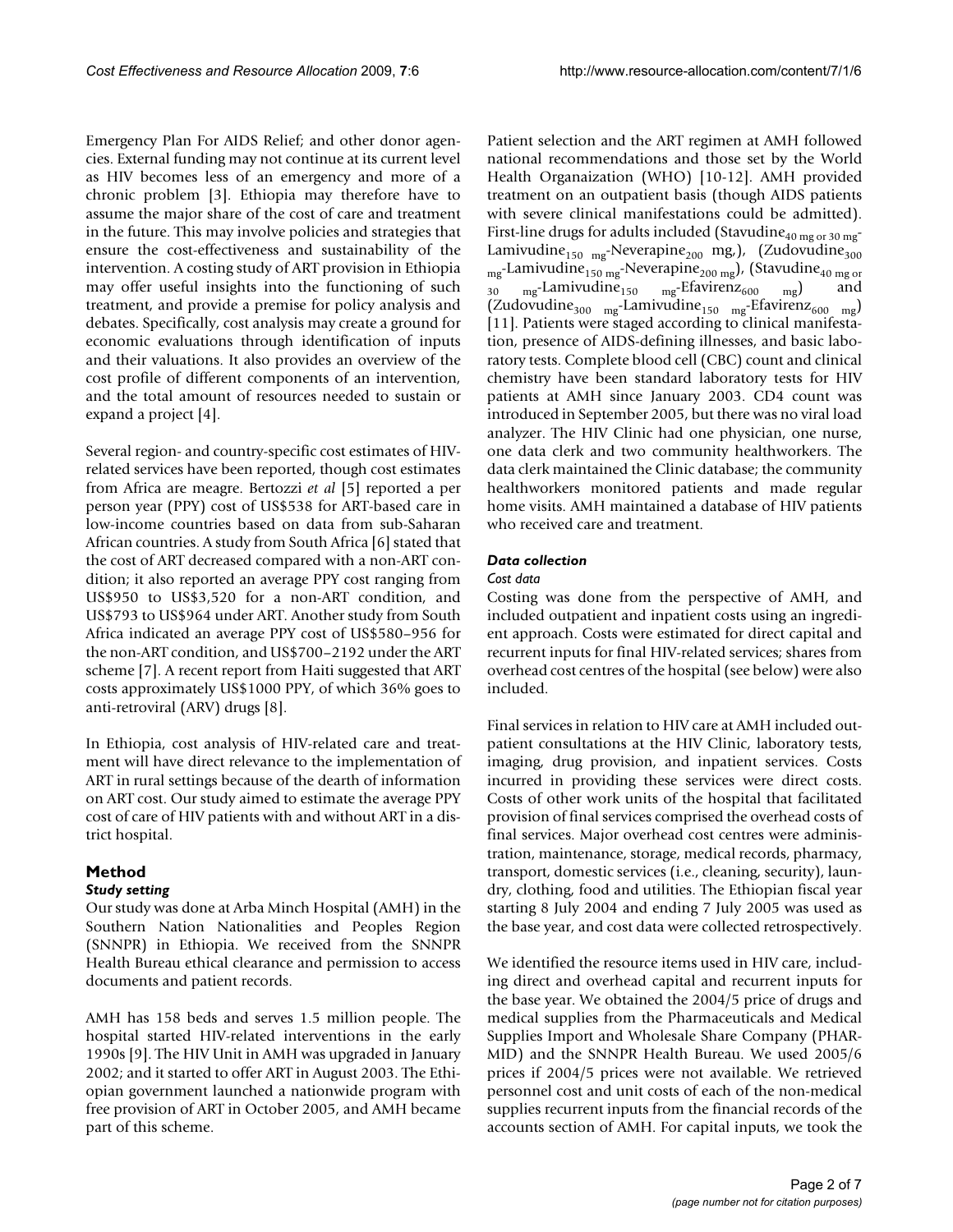2005/6 replacement price from the market. We assumed that input costs obtained from the accounts section of AMH, PHARMID, SNNPR Health Bureau, and replacement values of capital items reflected market values of the inputs. All costs were converted to the US dollar using the average exchange rate in 2005 (US\$ 1 = ETB 8.6649) [13], and we adjusted the 2005/6 prices to the base year 2004/ 5 values using the gross domestic product (GDP) deflator for the year 2005/6 [14]. We calculated net present values (NPV) and annuitized the cost of capital items using an interest rate of 3% based on annual yields on government bond [15].

#### *Data on service use*

We used two prospective cohorts of HIV-positive patients who received care and treatment at AMH from January 2003 to March 2006 to estimate use of HIV-related healthcare services [9,16,17]. The first cohort comprised HIV patients who received care without ART at the HIV Clinic from 1 January 2003 to 8 April 2004 (15.2 months) and a total of 80.81 person year observations (PYO). There were 203 HIV positive patients in this cohort and 181 (89%) were in the non-AIDS state whereas 22 (11%) were in the AIDS state. The second cohort comprised HIV patients who received ART from August 2003 to March 2006 (31.2 months) with 222 PYO. The cohort had 209 HIV positive patients out of which 154 (74%) were in the non-AIDS state whereas 55 (26%) were in the AIDS state. Patients aged <15 years upon enrolment were excluded from the study.

For outpatients, we extracted the following information from the outpatient database of the cohorts: demographic characteristics; date of starting treatment; clinical stage upon starting treatment; investigations done; drugs used; frequency of outpatient visits to the HIV Clinic; and time of discontinuing care at the HIV Clinic. Patients who did not attend within 90 days after their next scheduled visit were considered to be "lost to follow-up"

We retrieved inpatient service records for all 58 HIV patients who had been admitted to AMH during 2004/5 because the HIV Clinic database did not contain information regarding inpatient clinical events and service use. Twenty-five patients were on ART and 33 patients were not. We collected the following data from the patient chart: demographic characteristics; number of inpatient days; clinical stage upon admission; investigations done; and ARV and non-ARV drugs used.

### *Data Analysis*

#### *Unit costs of HIV-related services at AMH*

We calculated average unit costs of each of the services by dividing the cost of inputs incurred along each of the services during the base year by the total number of output of the respective services during the base year.

We allocated hospital overhead costs to final HIV-related services using a "stepping-down" approach [18]. We used floor area to allocate utilities, maintenance and domestic service costs. The numbers of staff in each department were used to allocate administration and clothing costs; number of patients or quantity of service were used to allocate central store, medical records and pharmacy/dispensary costs to different activities. We allocated transport costs as a function of the direct cost of each of the final service units.

#### *Service use and mean annual cost of care*

We approximated the use of outpatient-based HIV-related services by the frequency of visits to the HIV Clinic, laboratory and imaging tests each patient underwent during follow-up, and by the quantity and frequency of prescription of ARV and other drugs. We extracted these data from the outpatient database of the HIV Clinic. Mean annual service use, confidence intervals at 95%, and corresponding costs were calculated as ratios of the frequencies of use of each service to the total PYO.

In estimating inpatient costs, we evaluated annual use of inpatient services for the 58 HIV patients (33 non-ART and 25 ART) who were admitted during the fiscal year 2004/5. Variables associated with inpatient service included the number of non-ARV drugs taken, investigations (laboratory, imaging) done, general inpatient care, and meals. The cost of drugs and investigations were estimated based on the amount consumed by each patient, but we used the number of inpatient days to estimate the cost of general inpatient care and for treatment other than drugs and diagnostics. We then multiplied the quantity of service each patient used with the respective unit cost to obtain the annual cost of inpatient service for each patient. Mean PPY cost and the corresponding 95% confidence interval were estimated from aggregated data.

We used the CostIt [19] spreadsheet to categorize and summarize data of hospital costs, and SPSS 14.1 software for statistical analysis of patient data.

### **Results**

#### *Unit costs*

Table 1 shows the direct, overhead and aggregate unit costs of HIV-related hospital services for the base year 2004/5. CD4 test was the most expensive HIV-related service (cost, US\$6.8 per unit) whereas other laboratory tests (e.g., stool, sputum, blood film) were the cheapest (cost, US\$0.9 per unit). The overhead share of unit costs ranged from 6% for CD4 count to 56% for outpatient consultation. The capital component appeared to contribute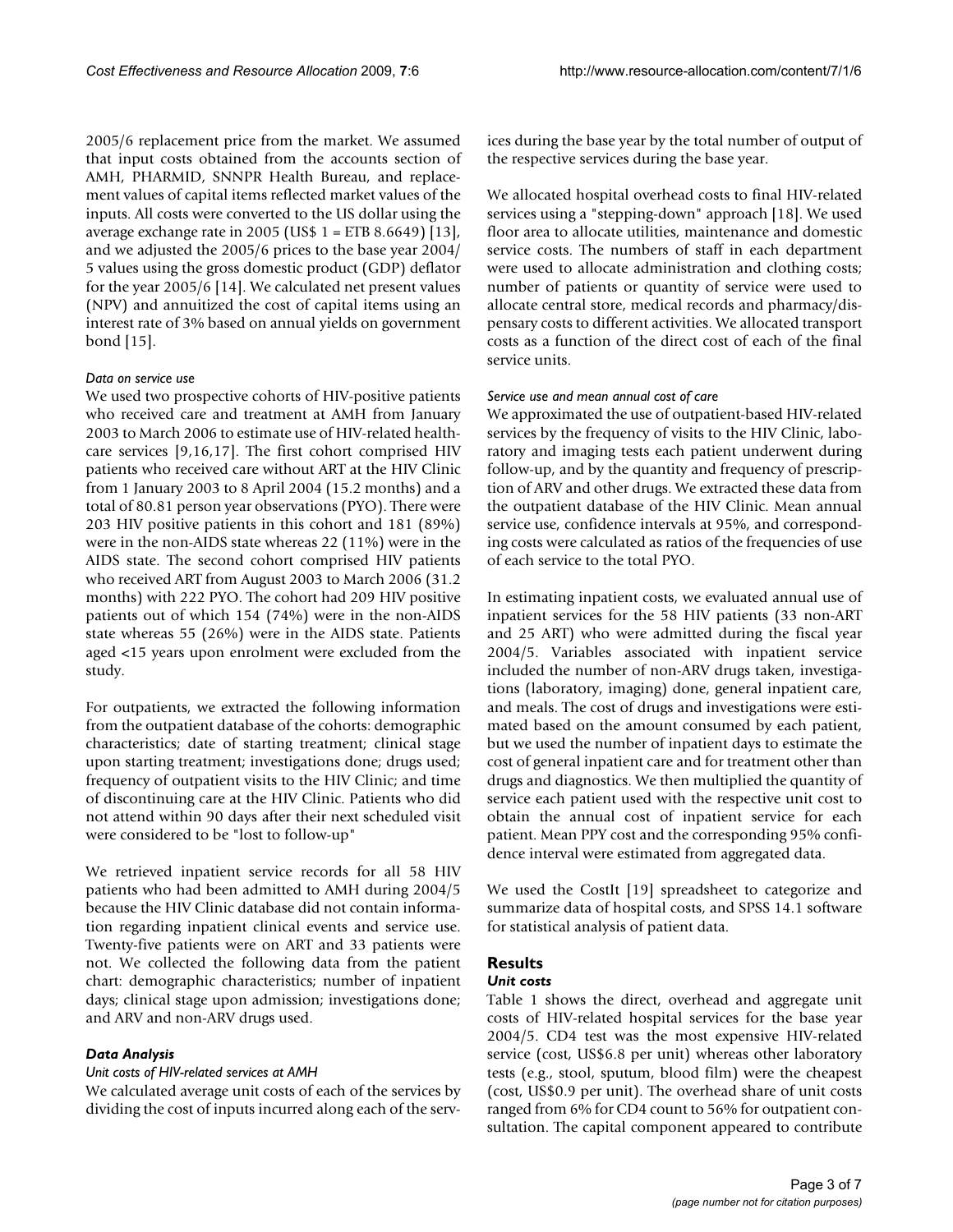|                                   | <b>Direct unit costs</b> |          |      | <b>Overhead unit costs</b> |                   |                     | Combined               |         |       |
|-----------------------------------|--------------------------|----------|------|----------------------------|-------------------|---------------------|------------------------|---------|-------|
| Cost items                        | Recurrent                | Capital. |      | <b>Total Recurrent</b>     | Capital.          |                     | <b>Total Recurrent</b> | Capital | Total |
| <b>Consultation at HIV Clinic</b> | 1.13                     | 0.19     | 1.32 | 1.18                       | 0.48              | 1.66                | 2.31                   | 0.67    | 2.98  |
| Laboratory                        |                          |          |      | $0.24$ <sup>1</sup>        | 0.17 <sup>1</sup> | $0.41$ <sup>1</sup> |                        |         |       |
| Haematology (CBC)                 | 0.50                     | 0.98     | I.48 | 0.24                       | 0.17              | 0.41                | 0.74                   | 1.14    | 1.88  |
| Clinical chemistry                | 0.77                     | 0.48     | 1.25 | 0.24                       | 0.17              | 0.41                | 1.01                   | 0.64    | 1.65  |
| CD4                               | 0.79                     | 5.72     | 6.51 | 0.24                       | 0.17              | 0.41                | 1.03                   | 5.89    | 6.92  |
| Other tests                       | 0.39                     | 0.07     | 0.46 | 0.24                       | 0.17              | 0.41                | 0.62                   | 0.24    | 0.87  |
| <b>Imaging</b>                    | 0.64                     | 1.72     | 2.37 | 1.33                       | 0.81              | 2.13                | I.97                   | 2.53    | 4.50  |
| Inpatient services <sup>2</sup>   |                          |          |      |                            |                   |                     |                        |         |       |
| Treatment and care (medical ward) | 1.11                     | 0.29     | l.40 | 1.01                       | 0.33              | 1.34                | 2.12                   | 0.61    | 2.74  |
| Meal (all wards)                  |                          |          |      | 0.77                       | 0.13              | 0.90                | 0.77                   | 0.13    | 0.90  |

#### **Table 1: Unit cost of HIV-related services at AMH for the base year 2004/5 in US \$ (\$ 1 = 8.6649 ETB)**

1Overhead costs were calculated by dividing the total laboratory overhead cost by the total number of laboratory tests during the base year. The recurrent and capital unit overhead costs therefore remained constant for all types of test.

2Unit costs of inpatient services are expressed as costs per inpatient days.

### **Table 2: Average annual per patient use (95% CI) of hospital services by ART and AIDS status at AMH (2004/5)**

|                                   | <b>Non-ART</b>      |                    |                     | <b>ART</b>             |                       |                       |  |
|-----------------------------------|---------------------|--------------------|---------------------|------------------------|-----------------------|-----------------------|--|
| <b>Services categories</b>        | <b>Total</b>        | non-AIDS           | <b>AIDS</b>         | Total                  | non-AIDS              | <b>AIDS</b>           |  |
| <b>Outpatient services</b>        | $PYO* = 80.82$      | $PYO = 75.24$      | $PYO = 5.58$        | $PYO = 221.98$         | $PYO = 181.13$        | $PYO = 40.85$         |  |
| <b>Consultation at HIV Clinic</b> | $4.6(4.3 - 5.0)$    | $4.5(4.1 - 4.9)$   | $5.9(4.0 - 7.9)$    | $11.4(11.0 - 11.7)$    | $11.4(11.0 - 11.8)$   | $11.3(10.5 - 12.1)$   |  |
| Laboratory                        |                     |                    |                     |                        |                       |                       |  |
| Haematology (CBC)                 | $4.4(4.0 - 4.8)$    | $4.3(3.9 - 4.9)$   | $5.4(3.5 - 7.3)$    | $3.1(2.96 - 3.2)$      | $3(2.9 - 3.2)$        | $3.3(2.9 - 3.7)$      |  |
| Clinical chemistry                | $1.1(0.9-1.3)$      | $1.1(0.8-1.3)$     | $1.3(0.1 - 2.4)$    | $3.1(2.9 - 3.2)$       | $3.1(2.9 - 3.2)$      | $3.2(2.8 - 3.6)$      |  |
| CD4                               | 0.0                 | 0                  | 0                   | $0.4(0.3 - 0.4)$       | $0.4(0.3-0.4)$        | $0.3(0.2 - 0.5)$      |  |
| Other tests                       | $0.3(0.2 - 0.5)$    | $0.3(0.2 - 0.4)$   | $0.7(0.1 - 1.6)$    | $0.3(0.2 - 0.4)$       | $0.3(0.2 - 0.4)$      | $0.4(0.2 - 0.5)$      |  |
| Imaging                           | $0.7(0.5-0.9)$      | $0.6(0.5-0.8)$     | $1.6(0.6 - 2.6)$    | $0.1(0.05 - 0.13)$     | $0.1(0.0-0.1)$        | $0.1(0.0-0.2)$        |  |
| <b>Anti Retroviral drugs</b>      |                     |                    |                     |                        |                       |                       |  |
| Zudovudine (300 mg)               | 0.0                 | 0                  | 0                   | $28.7(13.3 - 44.1)$    | $33.4(14.6 - 52.1)$   | $8.3(0.0 - 16.7)$     |  |
| 3TC (150 mg)                      | 0.0                 | 0                  | 0                   | $548.2(515.2 - 581.1)$ | 551.1(515.2–587.0)    | 535.0(451-618.9)      |  |
| Stavudine (d4T; 40 mg)            | 0.0                 | 0                  | 0                   | 205.1(162.4-247.8)     | 224.3(175.3-273.2)    | $120.4(44.9 - 195.8)$ |  |
| Stavudine (d4T; 30 mg)            | 0.0                 | 0                  | 0                   | $317.7(268.2 - 367.1)$ | 297.7(242.6-352.8)    | 406.2(294.7-517.8)    |  |
| Neverapine (200 mg)               | 0.0                 | 0                  | 0                   | 401.2(353-449.4)       | 402.8(349.4-456.1)    | 394.3(277.9-510.7)    |  |
| Effavirenze (600 mg)              | 0.0                 | 0                  | 0                   | $113.3(89.6 - 137.0)$  | $112.1(85.7 - 138.4)$ | $118.9(63 - 174.8)$   |  |
| Zudovidine+3TC 450 mg             | 0.0                 | 0                  | 0                   | 88.3(59.9-116.7)       | $88.6(57.2 - 120.1)$  | 86.8(18.8-154.8)      |  |
| Non-ARV drugs <sup>1</sup>        | $10.9(8.4 - 13.3)$  | $10.0(7.6 - 12.4)$ | $22.4(7.8 - 37.0)$  | $3.8(3.1 - 4.5)$       | $3.9(3.0 - 4.7)$      | $3.5(2.6 - 4.5)$      |  |
| <b>Inpatient services</b>         | $n = 33$            | $n = 13$           | $n = 20$            | $n = 25$               | $n = 19$              | $n = 6$               |  |
| Laboratory                        |                     |                    |                     |                        |                       |                       |  |
| Haematology (CBC)                 | $0.9(0.7 - 1.0)$    | $0.9(0.5 - 1.2)$   | $0.9(0.6 - 1.1)$    | $0.7(0.5-0.9)$         | $0.7(0.5 - 1.0)$      | $0.7(0.1 - 1.2)$      |  |
| Clinical chemistry                | $0.4(0.2-0.6)$      | $0.3(0.1 - 0.7)$   | $0.5(0.2 - 0.7)$    | $0.4(0.2 - 0.7)$       | $0.5(0.2 - 0.7)$      | $0.3(-0.2-0.9)$       |  |
| CD4                               | 0.00                | 0                  | 0                   | $0.08(0.03 - 0.19)$    | $0.1(0.05 - 0.3)$     | $\mathbf 0$           |  |
| Other tests                       | $1.3(0.8 - 1.7)$    | $1.31(0.5-2.1)$    | $1.3(0.7 - 1.6)$    | $0.5(0.1 - 0.9)$       | $0.5(0.1-0.9)$        | $0.7(0.6 - 1.9)$      |  |
| Imaging                           | $0.5(0.3 - 0.7)$    | $0.4(0.01 - 0.8)$  | $0.6(0.3-0.9)$      | $0.08(0.03 - 0.19)$    | $0.1(0.06 - 0.16)$    | $0.17(0.06 - 0.60)$   |  |
| Non-ARVdrug <sup>1</sup>          | $11.3(8.8 - 13.9)$  | $11.2(7.7 - 14.7)$ | $11.4(7.6 - 15.2)$  | $5.5(3.9 - 7.1)$       | $5.7(3.7 - 7.6)$      | $5.0(0.9 - 9.0)$      |  |
| Mean number of inpatient<br>days  | $17.6(13.1 - 22.1)$ | $12.2(6.2 - 18.1)$ | $21.1(14.9 - 27.3)$ | $5.6(4.4 - 6.9)$       | $4.5(3.5 - 5.6)$      | $9.2(5.7 - 12.6)$     |  |

\*Person year observation

1 Utilization is expressed in terms of US \$.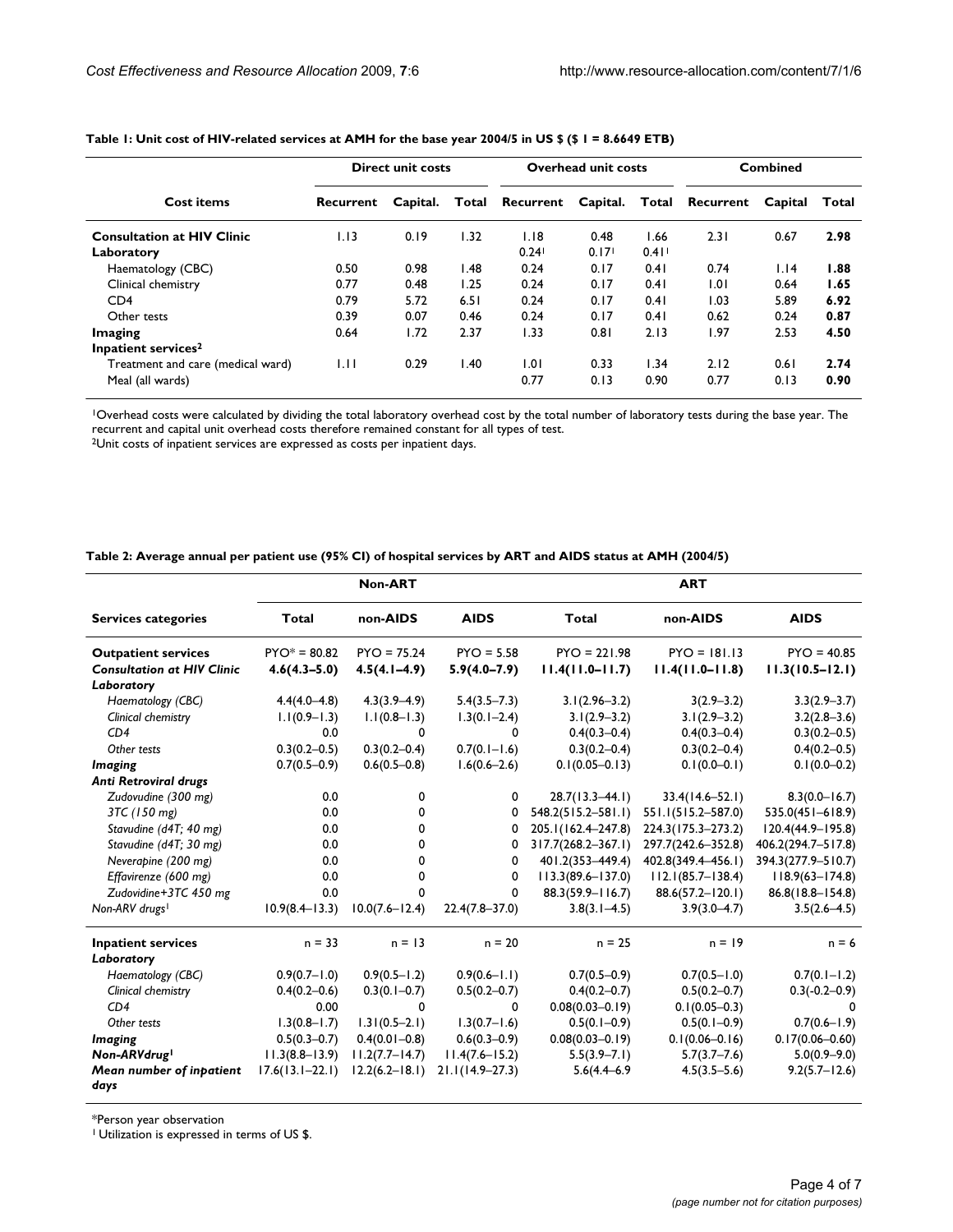the major share of the unit cost for CD4 count, haematology test, and imaging examination with 85%, 61% and 56% of the totals, respectively. Recurrent costs were the major components of the outpatient consultation, clinical chemistry and other laboratory tests, and accounted for 78%, 71% and 61% of the totals, respectively.

#### *Use of hospital service*

Table 2 summarizes the mean annual service utilization of HIV patients at AMH. HIV patients who were on ART tended to have more outpatient consultations and clinical chemistry tests than those who were not on ART. Mean annual use of imaging, and outpatient-based haematology tests appeared to be higher in the non-ART group than in the ART group. Use of inpatient-based laboratory tests appeared to be similar in the two groups. Patients on ART had fewer inpatient days than those who were not on ART.

Except in the use of outpatient-based non-ARV drugs in the absence of ART and the number of inpatient days under non-ART and ART conditions, it appeared that there was no major difference in service use between the non-AIDS and AIDS states within each treatment condition. AIDS patients not on ART used more non-ARV drugs than those patients without AIDS, whereas this was comparable for those who were on ART. Under both treatment conditions, those in the latter stage of AIDS had more inpatient days than those without AIDS.

#### *Mean annual cost of care and treatment of HIV*

Table 3 shows the average PPY cost of outpatient and inpatient HIV care at AMH. Overall costs of inpatient care appeared to be higher under the non-ART condition than the ART condition, but the cost of outpatient-based services was higher under the ART situation. The PPY costs of care without ART were US\$38 and US\$81 for outpatient and inpatient services, respectively. With ART, outpatient costs increased to US\$235, whereas inpatient costs decreased to US\$29. Cost of ARV drugs was the major cost driver under ART (78% of outpatient costs). There are large differences in costs between patients depending on whether or not they have AIDS for all inpatients services and for all outpatients not receiving ART. Except for the costs of outpatient services to those receiving ART, both the outpatient and inpatient costs are higher for patients with AIDS within both the non-ART and ART conditions.

#### **Discussion** *Principal finding*

We found that the cost of care under ART appeared to be higher than that under the non-ART condition in a district hospital setting in Ethiopia. Mean annual outpatient and inpatient costs of treating HIV patients with ART were US\$265, and US\$119 without ART. The cost of ARV drugs was the major cost element, and accounted for >70% of the annual cost under ART. Inpatient care and treatment

| Table 3: Average per patient year cost (95% CI) of HIV related services in US\$* at Arba Minch Hospital by ART and AIDS status (2004/ |  |  |
|---------------------------------------------------------------------------------------------------------------------------------------|--|--|
|                                                                                                                                       |  |  |

|                                                        | Non-ART             |                     |                      | <b>ART</b>             |                     |                     |  |
|--------------------------------------------------------|---------------------|---------------------|----------------------|------------------------|---------------------|---------------------|--|
| <b>Cost categories</b>                                 | Total               | <b>Non-AIDS</b>     | <b>AIDS</b>          | Total                  | <b>Non-AIDS</b>     | <b>AIDS</b>         |  |
| <b>Outpatient services</b>                             |                     |                     |                      |                        |                     |                     |  |
| <b>HIV Clinic consultation</b>                         | $13.8(12.7 - 14.9)$ | $13.5(12.4 - 14.6)$ | $17.6(11.8-23.4)$    | $33.9(32.9 - 35.0)$    | $33.9(32.8 - 35.1)$ | $33.7(31.4 - 36.0)$ |  |
| Laboratory                                             | $10.3(9.3 - 11.3)$  | $10.1(9.1 - 11.2)$  | $12.8(7.5 - 18.2)$   | $13.7(12.9 - 14.4)$    | $13.5(12.7 - 14.3)$ | $14.4(12.5 - 16.2)$ |  |
| Imaging                                                | $3.2(2.4 - 3.9)$    | $2.9(2.2 - 3.6)$    | $7.3(2.8 - 11.7)$    | $0.4(0.2-0.6)$         | $0.4(0.2 - 0.6)$    | $0.3(0.04 - 0.7)$   |  |
| <b>ARV</b> drugs                                       | 0.00                | 0                   | 0                    | 183.7(167.0-200.4)     | 183.9(165.6-202.3)  | 182.7(140.9-224.5)  |  |
| <b>Non-ARV</b> drugs                                   | $10.9(8.4 - 13.3)$  | $10.0(7.6 - 12.4)$  | $22.4(7.8 - 37.0)$   | $3.8(3.1 - 4.5)$       | $3.9(3.0 - 4.7)$    | $3.5(2.6 - 4.5)$    |  |
| Total per patient<br>annual cost of<br>outpatient care | $38.1(34.4 - 41.9)$ | $36.5(32.8 - 40.2)$ | $60.1(35.5 - 84.6)$  | $235.4(218.1 - 252.8)$ | 235.6(216.5-254.8)  | 234.6(192.5-276.7)  |  |
| <b>Inpatient services</b>                              |                     |                     |                      |                        |                     |                     |  |
| Laboratory                                             | $3.4(2.7-4.0)$      | $3.2(2.1 - 4.4)$    | $3.4(2.5-4.3)$       | $3.1(2.1-4.1)$         | $3.3(2.1 - 4.5)$    | $2.4(0.4 - 4.4)$    |  |
| <b>Imaging</b>                                         | $2.3(1.3-3.3)$      | $1.7(0.04 - 3.5)$   | $2.7(1.4-4.0)$       | $0.4(0.2-0.9)$         | $0.24(0.2 - 0.7)$   | $0.8(0.18 - 2.68)$  |  |
| <b>Non-ARV</b> drugs                                   | $11.3(8.8 - 13.9)$  | $11.2(7.7 - 14.7)$  | $11.4(7.6 - 15.2)$   | $5.5(3.9 - 7.1)$       | $5.7(3.7 - 7.6)$    | $5.0(0.9 - 9.0)$    |  |
| <b>Treatment and care</b>                              | 48.1(35.9–60.3)     | 33.2(17.1–49.4)     | 57.7(40.8-74.6)      | $15.4(11.9 - 19.0)$    | $12.4(9.6 - 15.2)$  | $25.1(15.6 - 34.6)$ |  |
| Meals                                                  | $15.8(11.8 - 19.9)$ | $10.9(5,6 - 16.3)$  | $19.0(13.4 - 24.6)$  | $5.1(3.9 - 6.2)$       | $4.1(3.2 - 5.0)$    | $8.3(5.1 - 11.4)$   |  |
| Total per patient<br>annual cost of inpatient<br>care  | $80.9(63.7-98.1)$   | $60.4(35.2 - 85.5)$ | $94.2(71.3 - 117.2)$ | $29.4(24.3 - 34.6)$    | $25.7(20.9 - 30.4)$ | $41.4(27.8 - 55.1)$ |  |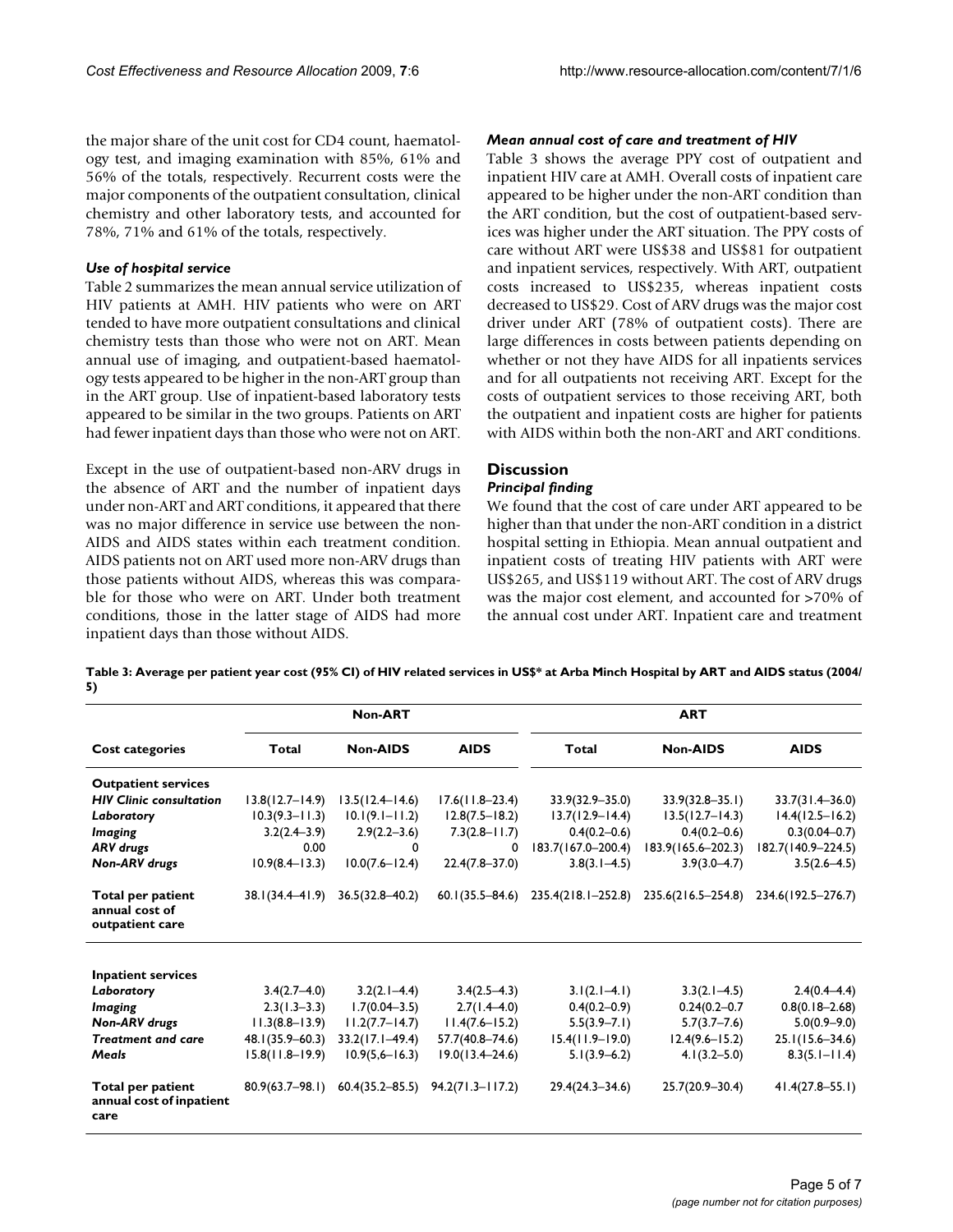was the most important cost if patients did not receive ART.

#### *Discussion of main findings*

Unit costs derived in our study (i.e., US\$2.98 per outpatient visits and US\$3.64 per inpatient day) were higher than those reported by WHO for secondary-level hospitals in Ethiopia for year 2000. WHO values were US\$0.43 per outpatient visit and US\$1.77 per inpatient day [20]. Our estimates were service-specific, whereas WHO estimates were aggregates for all services, which may explain the difference. Nevertheless, unit costs in our study were less than those reported from a recent study in South Africa. Cleary *et al*. [7] reported unit costs of US\$18.92 and US\$19.33 for an outpatient clinic visit under non-ART and ART conditions, respectively. This is probably because South Africa is a medium-income country with a higher level of general cost than Ethiopia.

Mean estimates of PPY outpatient visits in our study for non-AIDS and AIDS patients (4.5 and 5.9, respectively, and 4.6 combined) under the non-ART condition were similar to those found in other studies. A study from Mexico reported pre-ART mean annual outpatient visits of 4.6–6.3 [21]. A study from South-Africa [6] estimated an average PPY outpatient visit of 4.35 and 6.6 for non-AIDS and AIDS groups, respectively, under the non-ART condition. Our estimates of outpatient visits for non-AIDS and AIDS categories under ART (11.37 and 11.31, respectively, and 11.36 combined) were less than the 15 visits PPY reported in a study from Haiti [8] (though slightly higher than the Mexican and South African studies). The study from Mexico reported post-ART PPY outpatient visits of 8.9–10.3 [21], whereas the South African study reported PPY outpatient visits of 8.71 and 7.62 for the non-AIDS and AIDS categories, respectively, under the ART scenario [6].

Our estimates of PPY inpatient days appeared higher under non-ART and ART conditions than the estimates from the South African and Mexican studies. The South African study reported PPY inpatient days of 3.75 and 15.36 for non-AIDS and AIDS stages, respectively, under the non-ART condition; and 1.08 and 2.04 for non-AIDS and AIDS states, respectively, under the ART scenario. Estimates from the Mexican study were even lower: PPY inpatient days were 0.7–2.2 in the pre-ART period, and 1.3– 1.9 in the post-ART period.

Total costs of HIV care and treatment in our study were more favourable than earlier studies [6-8], with annual per patient costs of outpatient and inpatient services being significantly lower. Direct comparison of cost values from different settings may not be straightforward due to different assumptions and study designs, but cost values in our

study may have appeared favourable because Ethiopia is a poor country with low levels of income, and relatively low prices of domestic inputs.

#### *Study limitations*

We applied an ingredient approach for cost estimation, so most of the inputs for final HIV-related services and overhead activities were considered in the cost estimation. Nevertheless, certain limitations and shortcomings in our costing approach are evident.

First, we applied average (unit) cost in estimating service costs, which is the commonest approach in costing studies of health services. Such estimation of unit cost is likely to be affected by the quantity of service delivered during a specified period [18]. Service categories that operate outside their optimum capacity are therefore likely to have higher unit costs. The HIV Clinic at AMH probably treated fewer patients than its capacity because ART was introduced in Ethiopia recently and coverage is low. Estimated unit costs may therefore have been overstated. The alternative could be estimating each of the inputs required to provide each service to a single patient.

Second, we applied identical unit costs of service for non-ART and ART conditions. The intensity of use of services under the two scenarios could differ, and consequently the unit cost of delivering the services may vary, as indicated by Cleary *et al* [7].

Third, our estimation of in-patient costs was based on a small sample of patients and data on service use for a single year. This resulted in fewer patients in the AIDS and non-aids categories; and the limited duration of follow-up may not capture the pattern of service use and the corresponding cost over several years. This might affect the precision of the estimates and the result may need to be interpreted carefully. Although small samples may affect precision of estimates, we calculated confidence intervals, and believe our results represent important information for utilization of the data in economic evaluation models.

Our limited sample size was because of the difficulty of retrieving retrospective in-patient service-use data for HIV patients at AMH. We had to retrieve data on in-patient service use of HIV patients from the general patient records (which we could get for only a single year) because the HIV database at AMH focused on outpatient care and treatment follow-up. Thus, it may be important for healthcare facilities to keep a comprehensive database that covers all clinical events of patients under their care.

### **Conclusion**

In spite of its limitations, our study highlighted the average cost profile of ART in a district hospital in Ethiopia,